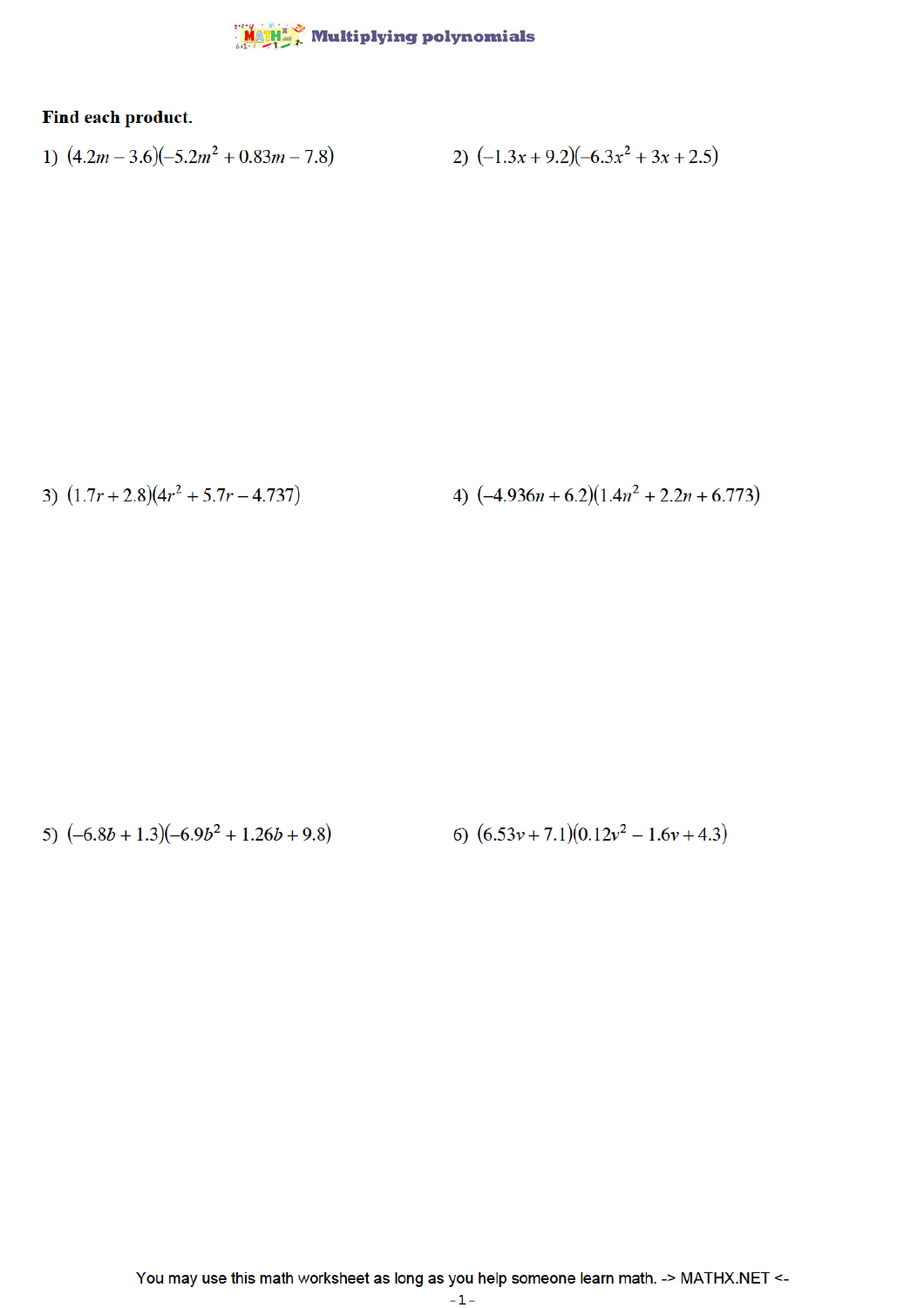7) 
$$
(7.9x-6.1)(-7.5x^2-6.3x+3.7)
$$

$$
-6.3x + 3.7) \t\t\t 8) (5.4n - 0.3)(2.2n2 - 3.8n + 9)
$$

9) 
$$
(2.4a + 6.1)(-8.1a^2 - 0.9a - 5.8)
$$

$$
-0.9a - 5.8
$$
 (10)  $(-0.6v - 7.6)(2.52v2 - 7.9v - 8.3)$ 

11) 
$$
(6.54x + 0.7)(2.5x^2 + 0.4x - 3.9)
$$
  
12)  $(-6.1x + 4.6)(x^2 + 7x + 5.3)$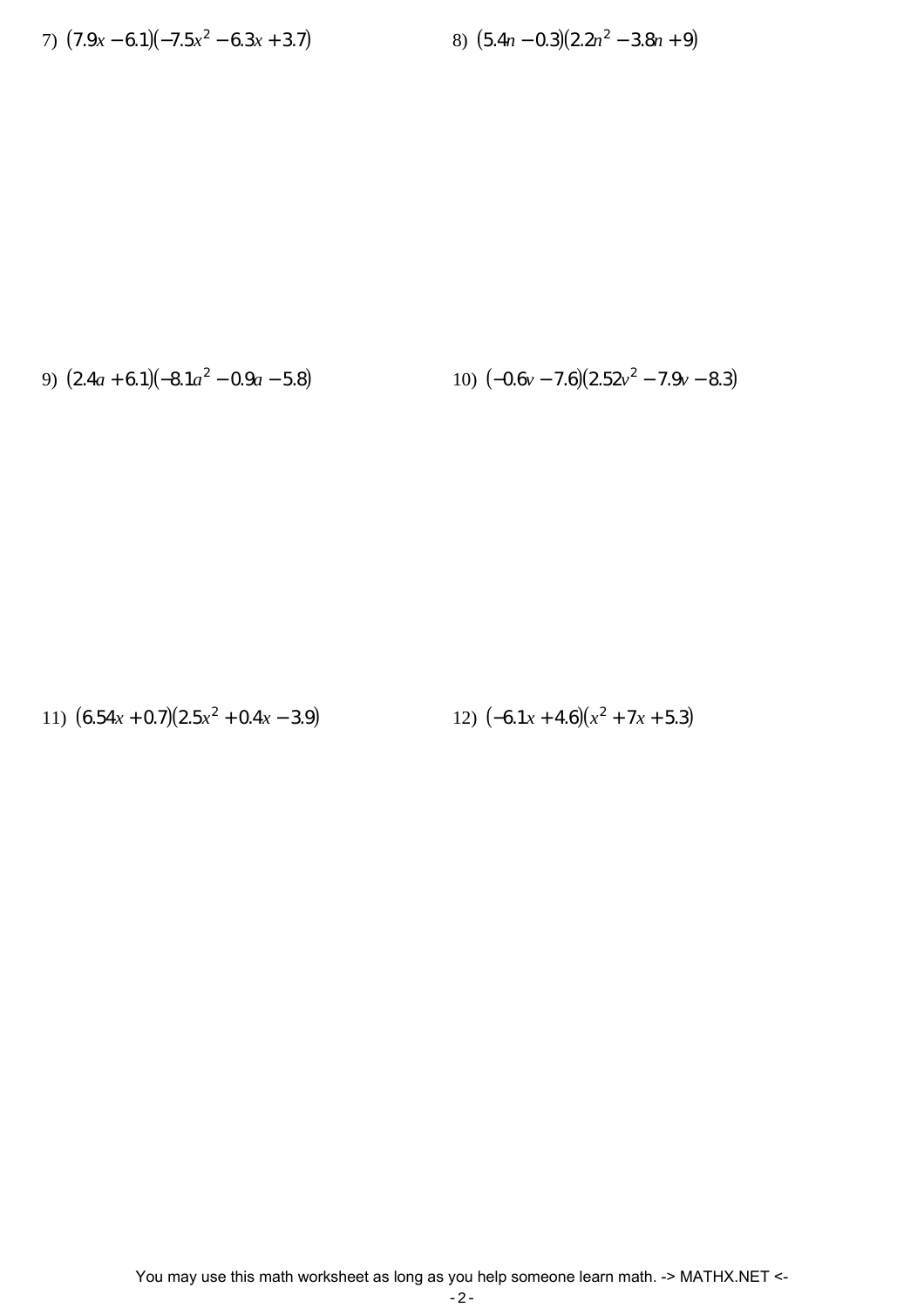13) (8.6*k* − 3.3)(−0.1*k* 2

$$
-7.7k + 0.6
$$
 (14)  $(-8.5n - 9.2)(-9.9n2 + 9.9n - 4.7)$ 

15)  $(6.1p+3)(9.6p^2)$ 

 $+ 3.08 p - 6.4$  16)  $(3.1x + 9.4)(-5.51x^2 - 7.477x + 9.6)$ 

17) (0.6*n* − 4.8)(9*n* 2

 $+ 0.7n - 3.5$ ) 18)  $(5.04m - 4.8)(4.1m^2 - 0.8m + 6.8)$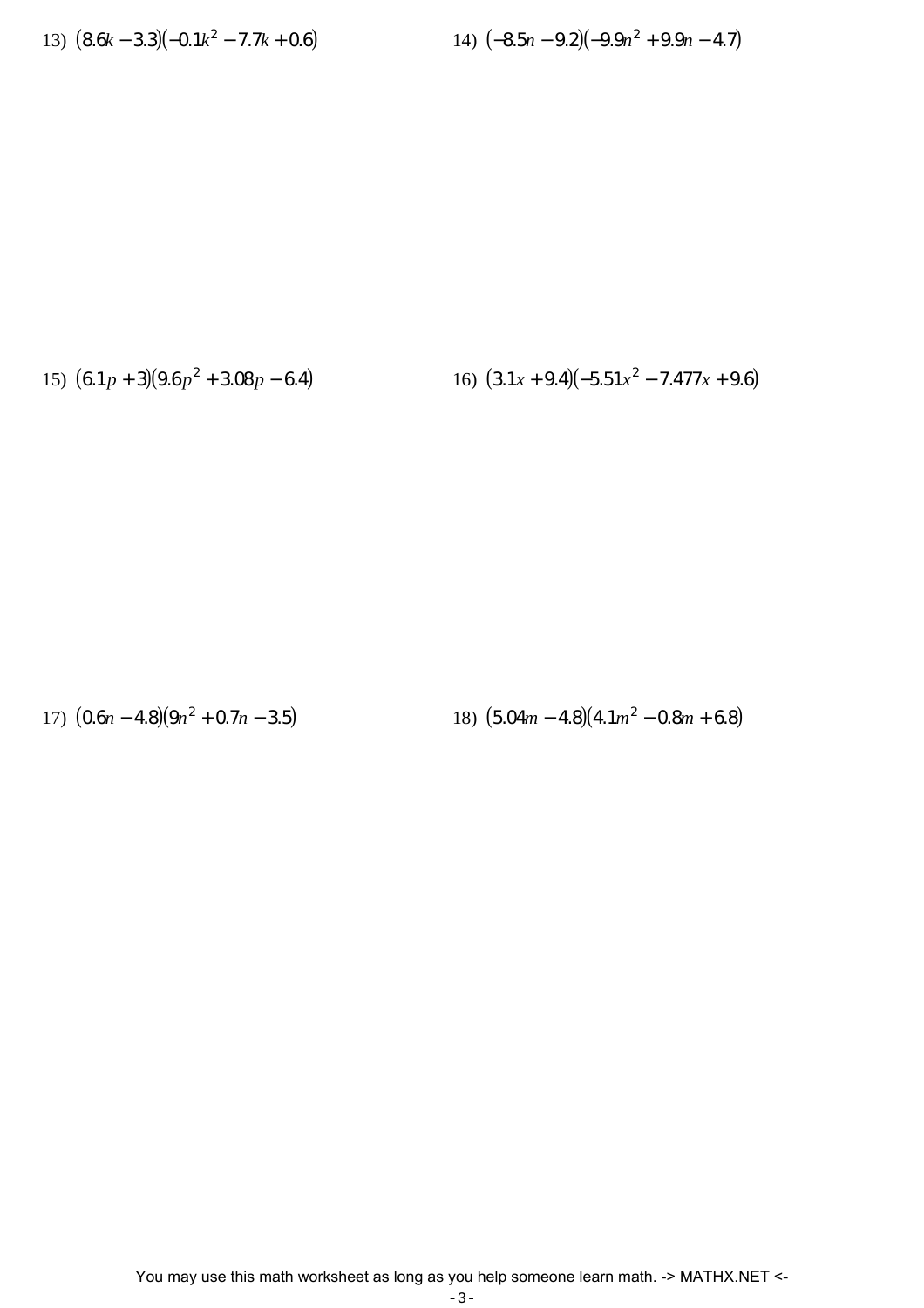19) 
$$
(-4.8r + 7.9)(8.4r^2 + 6.1r - 4.16)
$$

$$
+6.1r-4.16
$$
 20)  $(-7.8x-6.4)(-2.54x^2+9.22x-0.5)$ 

21) 
$$
(9.3n + 7.4)(-9.8n^2 + 4n - 0.1)
$$
  
22)  $(3.8v - 7.4)(6.7v^2 - 3.2v + 8.2)$ 

23) 
$$
(6.8b+6.3)(-2.6b^2+0.44b+4.3)
$$
 24)  $(1.4x-1.5)(-3.7x^2-0.7x-6.6)$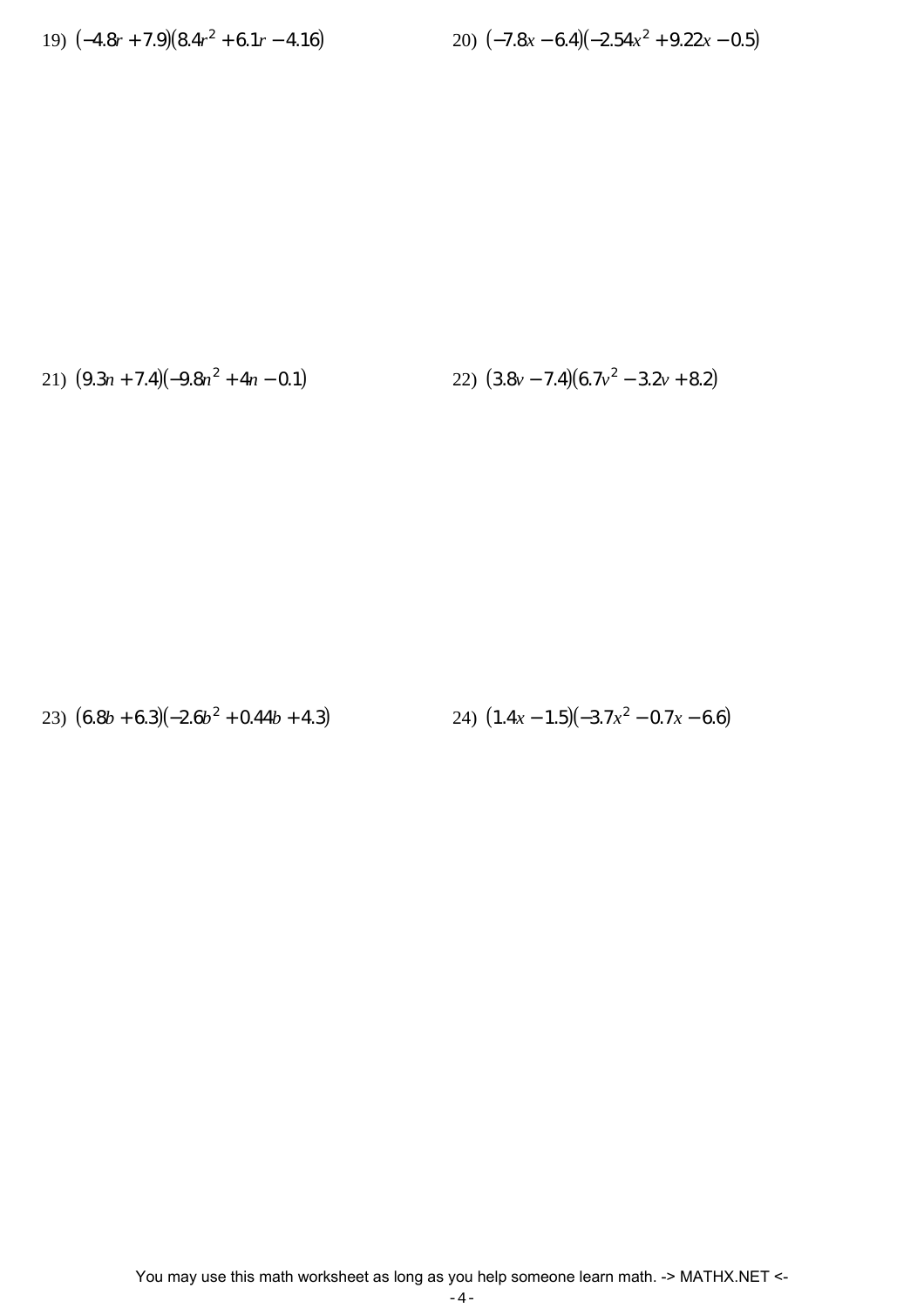$$
25)\ (-1.6n+4.8)(6.1n^2+2.3n-1.3)
$$

$$
+2.3n-1.3) \t\t\t\t26) (-4.1a-8.9)(9.43a2+5.7a+1.8)
$$

27) (−7.1*k* − 3.1)(5.5*k* 2 + 7.7*k* + 9.4) 28) (−9.6 *p* + 3.3)(−4.9 *p*

28) 
$$
(-9.6p + 3.3)(-4.9p^2 - 0.74p - 9.5)
$$

29) (7.5*x* + 9.6)(4.9*x* 2

 $(5.1n - 4.6)(-7.61n^2 - 0.8n - 0.6)$